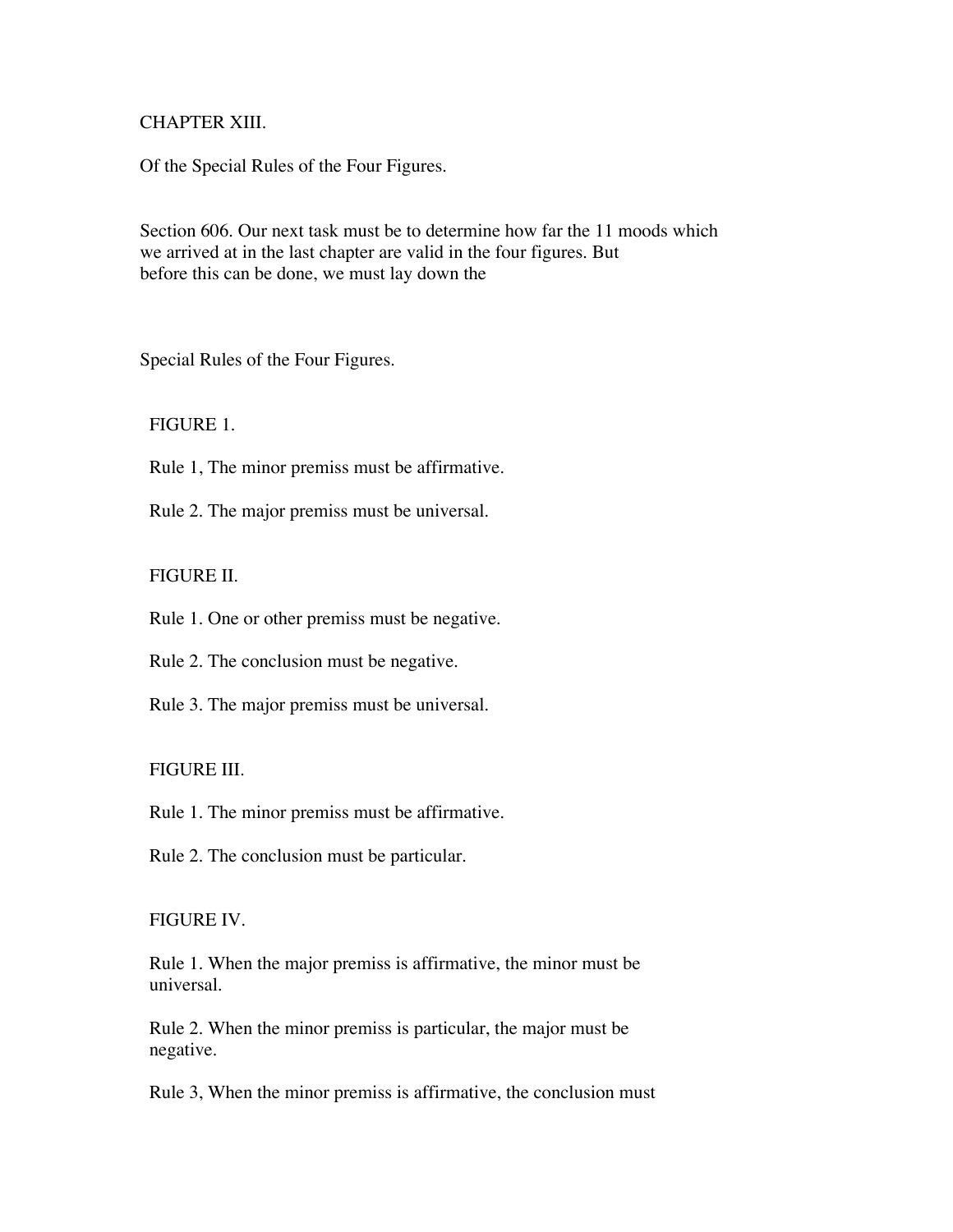be particular.

 Rule 4. When the conclusion is negative, the major premiss must be universal.

Rule 5. The conclusion cannot be a universal affirmative.

Rule 6. Neither of the premisses can be a particular negative.

Section 607. The special rules of the first figure are merely a reassertion in another form of the Dictum de Omni et Nullo. For if the major premiss were particular, we should not have anything affirmed or denied of a whole class; and if the minor premiss were negative, we should not have anything declared to be contained in that class. Nevertheless these rules, like the rest, admit of being proved from the position of the terms in the figure, combined with the rules for the distribution of terms (Section 293).

Proof of the Special Rules of the Four Figures.

FIGURE 1.

Section 608. Proof of Rule 1.--The minor premiss must be affirmative.

 $B - A$  $C - B$  $C-A$ 

If possible, let the minor premiss be negative. Then the major must be affirmative (by Rule 5), [Footnote: This refers to the General Rules of Syllogism.] and the conclusion must be negative (by Rule 6). But the major being affirmative, its predicate is undistributed; and the conclusion being negative, its predicate is distributed. Now the major term is in this figure predicate both in the major premiss and in the conclusion. Hence there results illicit process of the major term. Therefore the minor premiss must be affirmative.

Section 609. Proof of Rule 2.--The major premiss must be universal.

Since the minor premiss is affirmative, the middle term, which is its predicate, is undistributed there. Therefore it must be distributed in the major premiss, where it is subject. Therefore the major premiss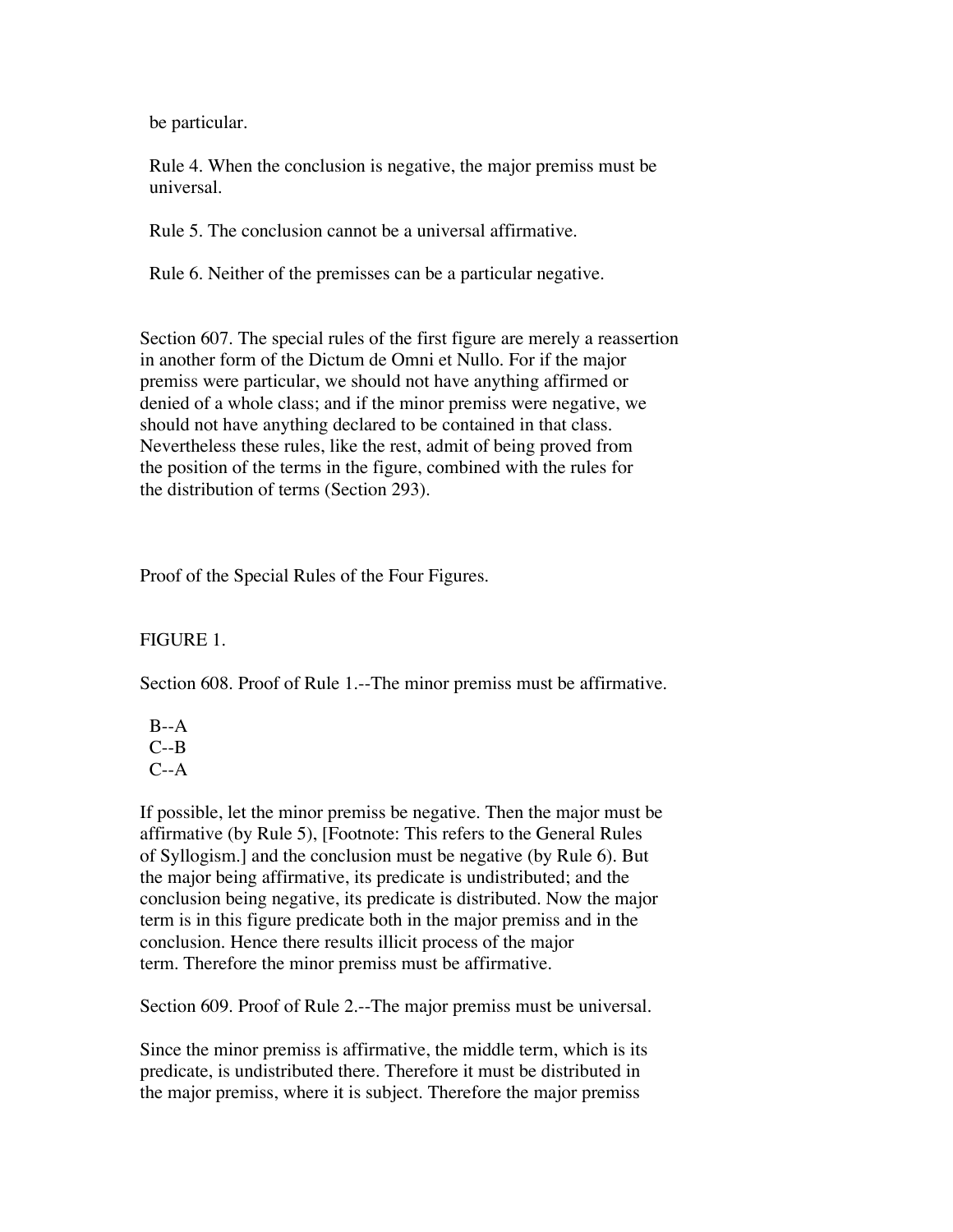must be universal.

## FIGURE II.

Section 610. Proof of Rule 1,--One or other premiss must be negative.

 A--B  $C - B$  $C-A$ 

The middle term being predicate in both premisses, one or other must be negative; else there would be undistributed middle.

Section 611. Proof of Rule 2.--The conclusion must be negative.

Since one of the premisses is negative, it follows that the conclusion also must be so (by Rule 6).

Section 612. Proof of Rule 3.--The major premiss must be universal.

The conclusion being negative, the major term will there be distributed. But the major term is subject in the major premiss. Therefore the major premiss must be universal (by Rule 4).

# FIGURE III.

Section 613. Proof of Rule 1.--The minor premiss must be affirmative.

 $B - A$  $B-C$  $C-A$ 

The proof of this rule is the same as in the first figure, the two figures being alike so far as the major term is concerned.

Section 614. Proof of Rule 2.--The conclusion must be particular.

The minor premiss being affirmative, the minor term, which is its predicate, will be undistributed there. Hence it must be undistributed in the conclusion (by Rule 4). Therefore the conclusion must be particular.

FIGURE IV.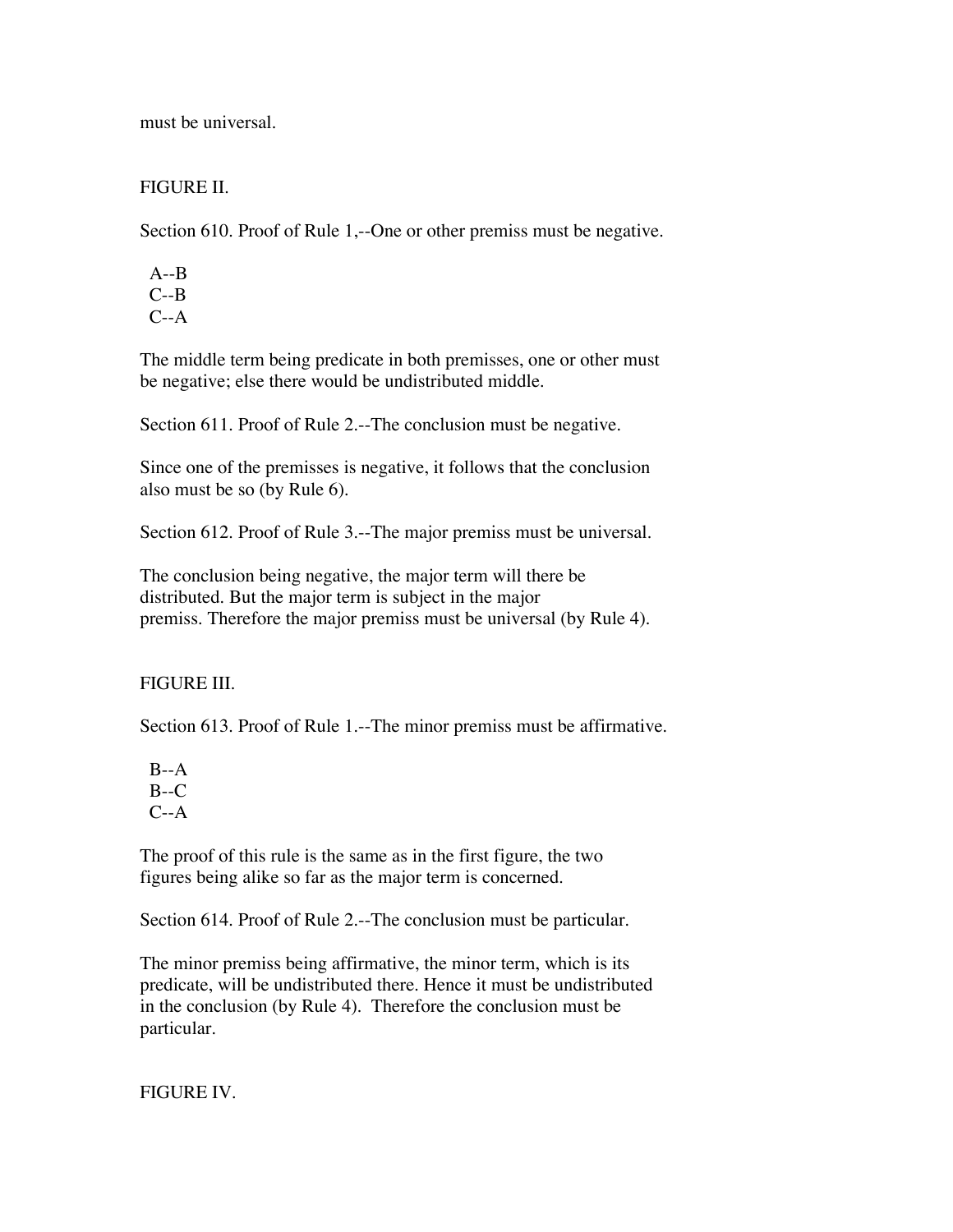Section 615. Proof of Rule I.--When the major premiss is affirmative, the minor must be universal.

If the minor were particular, there would be undistributed middle. [Footnote: Shorter proofs are employed in this figure, as the student is by this time familiar with the method of procedure.]

Section 616. Proof of Rule 2.--When the minor premiss is particular, the major must be negative.

 A--B  $B-C$  $C-A$ 

This rule is the converse of the preceding, and depends upon the same principle.

Section 617. Proof of Rule 3.--When the minor premiss is affirmative, the conclusion must be particular.

If the conclusion were universal, there would be illicit process of the minor.

Section 618. Proof of Rule 4.--When the conclusion is negative, the major premiss must be universal.

If the major premiss were particular, there would be illicit process of the major.

Section 619. Proof of Rule 5.--The conclusion CANNOT be A UNIVERSAL affirmative.

The conclusion being affirmative, the premisses must be so too (by Rule 7). Therefore the minor term is undistributed in the minor premiss, where it is predicate. Hence it cannot be distributed in the conclusion (by Rule 4). Therefore the affirmative conclusion must be particular.

Section 620. Proof of Rule 6.--Neither of the premisses can lie a, PARTICULAR NEGATIVE.

If the major premiss were a particular negative, the conclusion would be negative. Therefore the major term would be distributed in the conclusion. But the major premiss being particular, the major term could not be distributed there. Therefore we should have an illicit